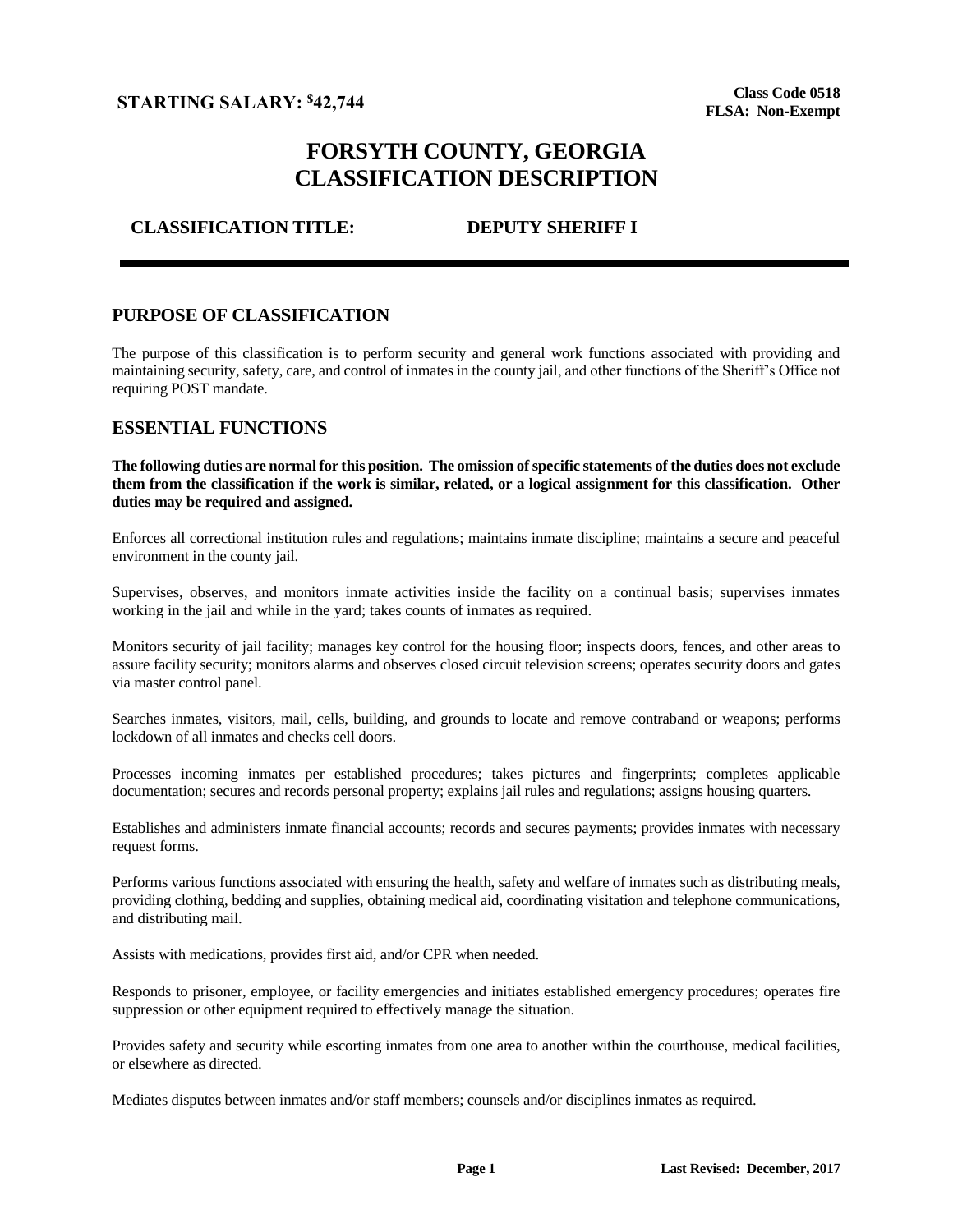Determines bond amount from appropriate schedule when applicable; discusses higher bond amounts with supervisor; completes bond documentation.

Notifies inmates of pending release or transfer; conducts release of prisoners per established procedures; prepares and/or completes applicable forms and obtains appropriate signatures.

Enters data on and retrieves information from the computer system such as inmate charges, classification, housing, release dates, and watch/shift activity; runs GCIC/NCIC background checks and reviews warrants.

Communicates with staff of adjoining shifts to gather/exchange information on inmate activities; may perform duties as officer of an assigned shift.

Responds to routine questions, complaints, and requests for information or assistance from inmates, the public, family members, visitors, court personnel, medical staff, attorneys, clergy, social workers, members of the staff, or other individuals.

Attends meetings and in-service training as required to remain knowledgeable of departmental operations, to promote improved job performance, and to stay current with changing state/municipal policies, procedures, codes and civil/criminal laws.

Documents all activity conducted in assigned position; completes/prepares a variety of forms, data sheets, requests, logs, reports, and various other documents associated with routine duties of this position; maintains files and records.

Cooperates with federal, state, and local law enforcement agencies and its officers or representatives when activities are related to investigations within county jurisdiction.

### **ADDITIONAL FUNCTIONS**

This classification is designated as a safety sensitive position which is subject to random drug and alcohol testing and any other drug testing methods as stated in policies adopted by Forsyth County concerning drug and alcohol.

Communicates via telephone and two-way radio; provides information; takes and relays messages and/or directs calls to appropriate personnel; returns calls as necessary.

Performs various administrative tasks which may include issuing supplies, setting up for magistrate court, church, visitors and educational classes, distributing newspapers and books, and cleaning assigned post.

Substitutes for co-workers during temporary absence of same; provides guidance, training, and/or assistance to other department personnel.

May be required to regularly work on various shifts, weekends, and/or holidays as deemed necessary.

Performs other related duties as required.

### **MINIMUM QUALIFICATIONS**

High school diploma or GED; no previous experience required. Must possess and maintain a valid Georgia driver's license. Must obtain and maintain Georgia Peace Officer Standards and Training (POST) Basic Jail Officer Training certification. Must be certified in basic first aid and cardiopulmonary resuscitation (CPR). May be required to pass a background investigation and obtain and maintain a GCIC/NCIC certification. May be required to attain and maintain other certifications as related to position. Must be 18 years of age.